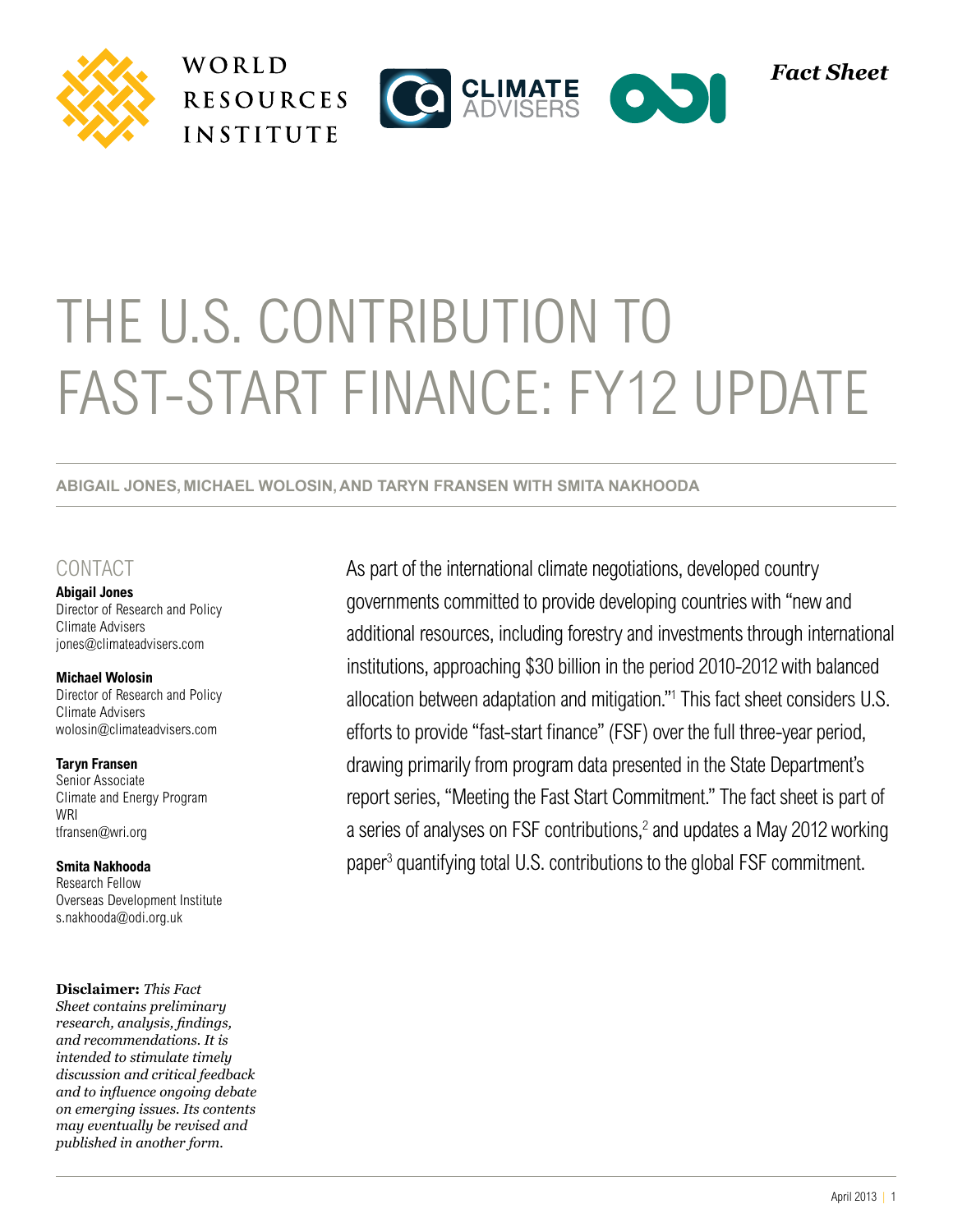Over the FSF period, the United States has reported roughly \$7.5 billion, or about 20% of the global selfreported total flows of FSF.<sup>4</sup> Notable attributes of the U.S. FSF contribution include:

- The levels of finance fluctuated over the threeyear period, with the largest volume in FY11. This is related to variations in spending on the part of key agencies such as the Overseas Private Investment Corporation (OPIC) and the Millennium Challenge Corporation (MCC).
- Over the three-year period, a significant share of the U.S. portfolio supported clean energy in Asia. OPIC and the U.S. Agency for International Development (USAID) played key roles in administering finance, and finance was channeled via a combination of grants and loans, guarantees, and insurance, as summarized in Figure 1.

Transparency has improved in FY12 reporting, but there is room for further improvement. In addition to implementing the new international reporting requirements adopted at Doha, the following actions would help support verification of aggregate figures, as well as coordination and accountability:

- Publishing a detailed, disaggregated, annual list of projects and programs;
- Using the Foreign Assistance Dashboard as a platform  $\mathbb{R}^3$ for sharing information;
- Aligning reporting under the United Nations Frame-П work Convention on Climate Change (UNFCCC) with reporting to the Organisation for Economic Co-operation and Development (OECD); and
- Continuing to work with other countries and multi- $\blacksquare$ lateral institutions to strengthen and harmonize reporting systems.

# **The Numbers**

The United States reported that it provided \$2 billion of FSF in FY10, \$3.2 billion in FY11, and \$2.3 billion in FY12, totaling \$7.5 billion for the full three-year FSF period. Of this total, \$5.8 billion (78%) is described at the level of a program, project, or fund in the U.S. FSF reports,<sup>5</sup> while another \$1.2 billion was identified through other sources, including the Voluntary REDD+ Database and the U.S. Foreign Assistance Dashboard.6

## **Volatility in climate-related spending**

U.S. FSF spiked in FY11 and declined in FY12, due primarily to OPIC and MCC spending in FY11 (see Figure 2). The MCC spike was due to the Indonesia Compact, which was allocated in FY11, whereas OPIC's spending pattern is driven primarily by demand from the private sector. The appropriations process also played a role: in FY11, the Obama administration had substantial discretion, which it used to prioritize climate efforts. However, the FY12 budget deal resulted in automatic spending cuts, and climate finance—like foreign assistance programs overall—took a hit. (The president's FY12 request for international climate funding was cut by a third.)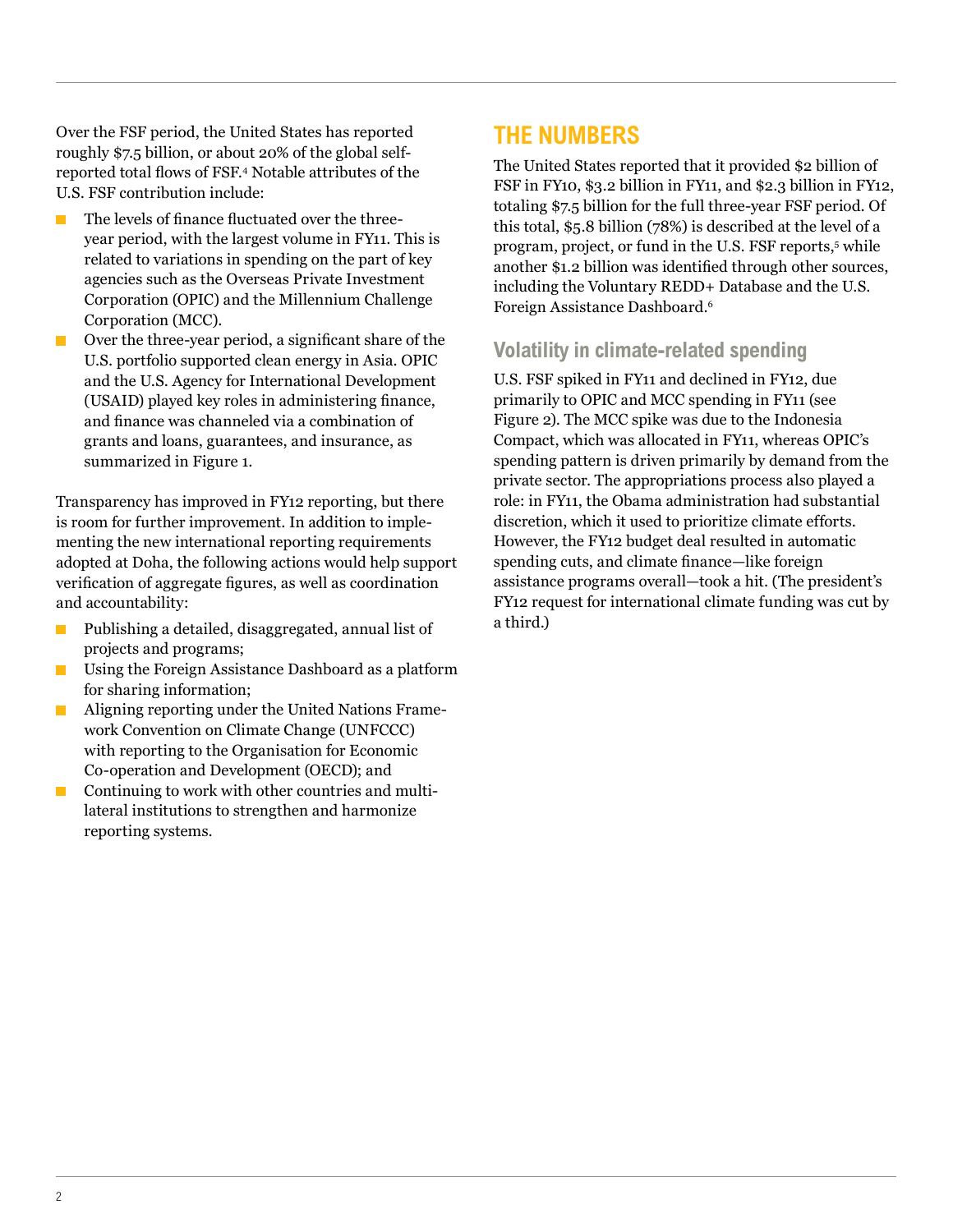

## Figure 1 | **Overview of U.S. Fast-Start Finance (\$7.5 billion), 2010-2012**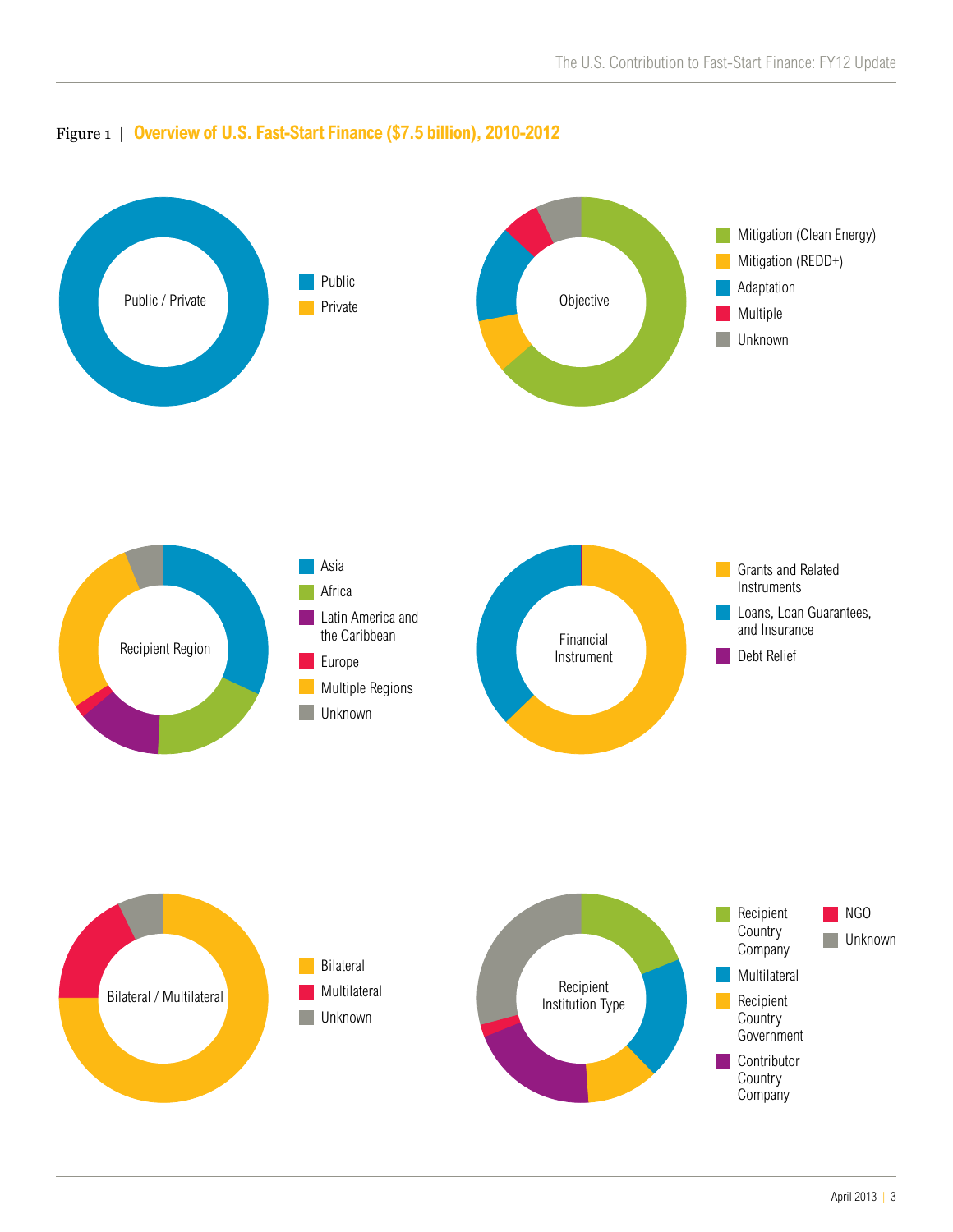# Table 1 | **Overview of U.S. Fast-Start Finance (million USD)**

| <b>CHARACTERISTICS</b>         |                                         | <b>FY10</b>              | <b>FY11</b>              | <b>FY12</b>              | <b>TOTAL</b>             |
|--------------------------------|-----------------------------------------|--------------------------|--------------------------|--------------------------|--------------------------|
| <b>Identified/Unidentified</b> | Identified                              | 1,753.6                  | 3,010.7                  | 2,221.9                  | 6,986.1                  |
|                                | Unidentified                            | 238.2                    | 177.3                    | 56.1                     | 471.7                    |
| <b>Public/Private</b>          | Public                                  | 1,991.8                  | 3,188.0                  | 2,278.0                  | 7,457.8                  |
|                                | Private <sup>7</sup>                    | $\overline{\phantom{0}}$ | $\overline{\phantom{0}}$ | $\overline{\phantom{a}}$ | $\overline{\phantom{0}}$ |
| <b>Objective</b>               | Adaptation                              | 291.9                    | 496.7                    | 330.8                    | 1,119.4                  |
|                                | Mitigation (Clean Energy)               | 1,088.9                  | 2,104.6                  | 1,550.8                  | 4,744.3                  |
|                                | Mitigation (REDD+)                      | 214.1                    | 230.7                    | 187.1                    | 631.9                    |
|                                | Multiple                                | 145.7                    | 164.5                    | 144.7                    | 454.9                    |
|                                | Unknown                                 | 251.2                    | 191.5                    | 64.6                     | 507.4                    |
| Region                         | Multiple                                | 716.8                    | 706.0                    | 672.1                    | 2,094.9                  |
|                                | Latin America and the Caribbean         | 336.8                    | 253.5                    | 385.4                    | 975.6                    |
|                                | Africa                                  | 307.6                    | 686.6                    | 428.0                    | 1,422.2                  |
|                                | Asia                                    | 357.9                    | 1,290.2                  | 719.0                    | 2,367.1                  |
|                                | Europe                                  | 34.5                     | 74.4                     | 5.4                      | 114.3                    |
|                                | <b>Unknown</b>                          | 238.2                    | 177.3                    | 68.1                     | 483.7                    |
| <b>Financial Instrument</b>    | <b>Grants and Related Instruments</b>   | 1,324.5                  | 1,704.2                  | 1,186.6                  | 4,215.3                  |
|                                | Loans, Guarantees, Insurance            | 408.3                    | 1,306.5                  | 1,023.3                  | 2,738.1                  |
|                                | Unidentified but Assumed Grants         | 239.0                    | 177.3                    | 56.1                     | 472.5                    |
|                                | Grant-based Debt Relief                 | 20.0                     | $\overline{\phantom{a}}$ | 12.0                     | 32.0                     |
| <b>Bilateral/Multilateral</b>  | Bilateral                               | 1,244.0                  | 2,650.2                  | 1,765.0                  | 5,659.1                  |
|                                | Multilateral                            | 508.8                    | 360.5                    | 436.9                    | 1,306.2                  |
|                                | Unknown                                 | 239.0                    | 177.3                    | 76.1                     | 492.5                    |
| <b>Executing Institution</b>   | <b>Export-Import Bank</b>               | 253.2                    | 189.4                    | 301.2                    | 743.8                    |
|                                | Millennium Challenge Corporation        | 188.0                    | 472.8                    | 41.0                     | 701.8                    |
|                                | <b>Multilateral Funds</b>               | 508.8                    | 360.5                    | 436.9                    | 1,306.2                  |
|                                | Overseas Private Investment Corporation | 155.1                    | 1,115.1                  | 721.6                    | 1,991.8                  |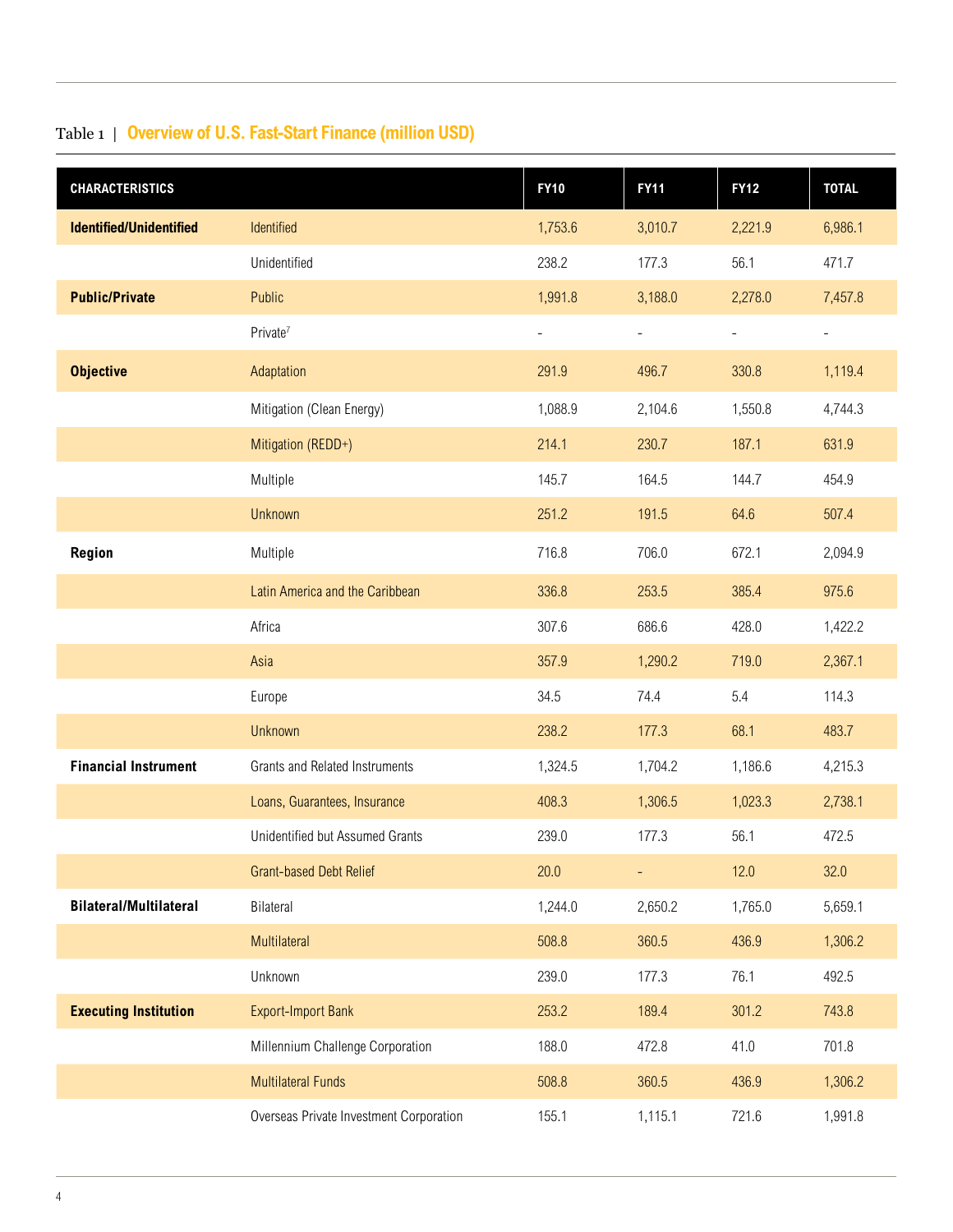| <b>CHARACTERISTICS</b>       |                                       | <b>FY10</b>              | <b>FY11</b> | <b>FY12</b> | <b>TOTAL</b> |
|------------------------------|---------------------------------------|--------------------------|-------------|-------------|--------------|
| <b>Executing Institution</b> | <b>USAID</b>                          | 572.6                    | 820.8       | 606.6       | 2,000.0      |
|                              | Other Bilateral                       | 75.1                     | 52.1        | 94.6        | 221.8        |
|                              | <b>Unknown</b>                        | 239.0                    | 177.3       | 76.1        | 492.5        |
| <b>Recipient Institution</b> | <b>Contributor Country Company</b>    | 177.2                    | 650.8       | 653.3       | 1,481.3      |
|                              | <b>Contributor Country Government</b> | 10.0                     | -           | 1.6         | 11.6         |
|                              | Multilateral                          | 541.6                    | 390.5       | 453.6       | 1,385.7      |
|                              | NGO                                   | 21.5                     | 25.3        | 67.3        | 114.1        |
|                              | <b>Recipient Country Company</b>      | 296.6                    | 644.2       | 472.1       | 1,412.9      |
|                              | <b>Recipient Country Government</b>   | 265.8                    | 517.6       | 71.0        | 854.6        |
|                              | Recipient Regional Institution        | $\overline{\phantom{0}}$ | 4.6         | $.3\,$      | 4.9          |
|                              | Multiple                              | 1.5                      | 6.0         | 3.5         | 11.0         |
|                              | Unknown                               | 677.7                    | 948.7       | 555.3       | 2181.6       |

## **Mitigation finance for clean energy dominates U.S. FSF**

Over the FSF period, 64% of funding supported mitigation efforts through clean energy projects, 15% supported adaptation, 8.5% supported REDD+, and 6% supported activities with multiple objectives (see Table 1). This reflects the significant role of development finance and export credit, which support mitigation almost exclusively, in the U.S. FSF portfolio. Grant-based assistance was distributed somewhat more evenly among objectives,<sup>8</sup> with 48% supporting clean energy, 27% adaptation, and 14% REDD+. Nearly 40% of bilateral adaptation assistance supported projects that occurred at least in part in small-island developing states (SIDS), least developed countries (LDCs), or both.9

## **USAID and OPIC played a major role**

USAID and OPIC remained the most significant channeling institutions for U.S. FSF, with 27% of total funding channeled through each. Multilateral institutions came in third, channeling 18% of total U.S. FSF (despite a dip in 2011—see Figure 2).

## Figure 2 | **Executing Institution**

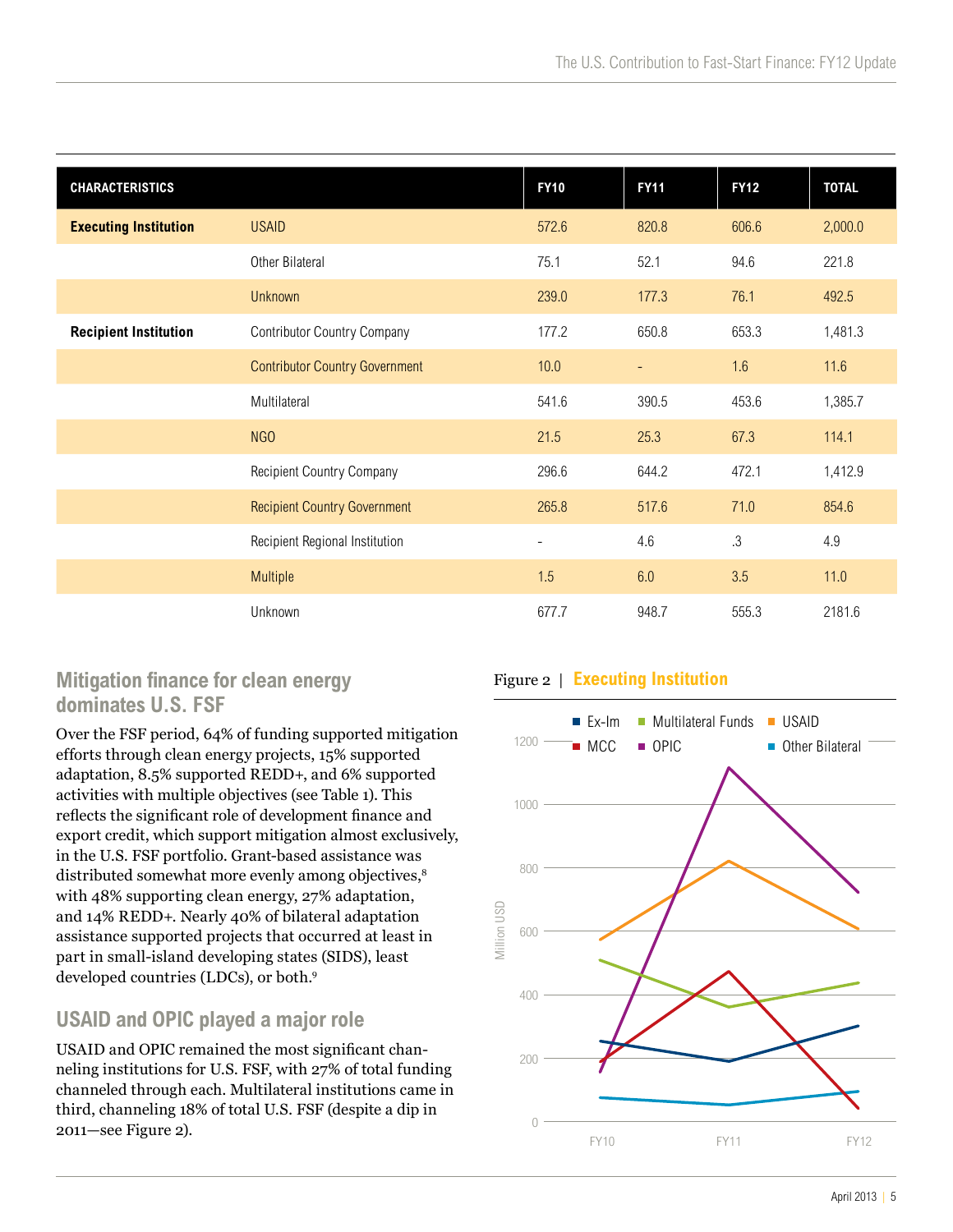The amount of climate finance channeled by OPIC—as well as the MCC—has been volatile year to year. This reflects the demand-driven nature of these institutions' design. If MCC partner countries do not request support for climate-related projects, for example, the MCC will not be able to channel much climate finance. Similarly, OPIC finance is driven by applications from companies seeking to invest in climate change-related activities in developing countries. Traditional foreign assistance channeled through USAID and multilateral funds, by contrast, has been relatively stable across the period (with declines in multilateral funding offset by increases in USAID-channeled funds).

## **Clean energy investments dominate in Asia**

Asia remained the largest recipient region, commanding \$2.4 billion (or 32%) of U.S. FSF.10 Africa, at 19%, and Latin America and the Caribbean, at 13%, round out the top three recipient regions. Seventy-nine percent of U.S. FSF to Asia supported clean energy objectives. Africa received about double the proportion of finance for adaptation (15%) compared to Asia or Latin America and the Caribbean, while Latin America received about double the proportion of finance for REDD+ (14%) compared to Africa or Asia (see Figure 3).

#### Figure 3 | **Regional Objectives**



Twenty-one percent of bilateral finance supported projects that occurred at least in part in SIDS, LDCs, or both. Of that finance, 28% was for adaptation, 54% was for clean energy, 12% was for REDD+, and 6% supported multiple objectives. This estimate represents the maximum share of U.S. bilateral FSF that could have supported LDCs and SIDS. The minimum possible share, including only finance provided in whole to such countries, is 16% of bilateral finance, 64% of which supported clean energy.

## **Grants and related instruments account for almost two thirds of U.S. FSF**

The United States transferred roughly 63% of its FSF in the form of grants and related instruments; $11$  37% in the form of loans, guarantees, and insurance; and less than 1% in debt relief. All U.S. FSF adaptation funding and the vast majority of REDD+ funds (95%) were in the form of grants and related instruments, compared to only 42% for clean energy.

## **Companies and multilaterals appear to have received the largest share**

A recipient institution was identified for about 70% of the U.S. FSF portfolio. While the sample size is limited, it is notable that a significant fraction reaches developing countries indirectly—via U.S.-based firms and NGOs, as well as multilateral institutions. Approximately 30% of U.S. FSF is channeled directly to a developing country institution—19% to developing country companies, and 11% to developing country government entities (mostly Millennium Challenge Accounts established in conjunction with the Millennium Challenge Corporation).

#### **Some progress on transparency**

The FY12 report reflected some progress on transparency. The discrepancy between the reported total contribution and the amount described at the project or program level was lower than in past years, and the accessibility of aggregate statistics (for example, on channeling institutions, financial instruments, and recipients) was improved. The United States has also released some of the criteria it uses to identify FSF in response to a request under the Freedom of Information Act. The report falls short, however, of providing full project-level details.<sup>12</sup> More work is also needed in cooperation with other countries and multilateral institutions to harmonize reporting practices.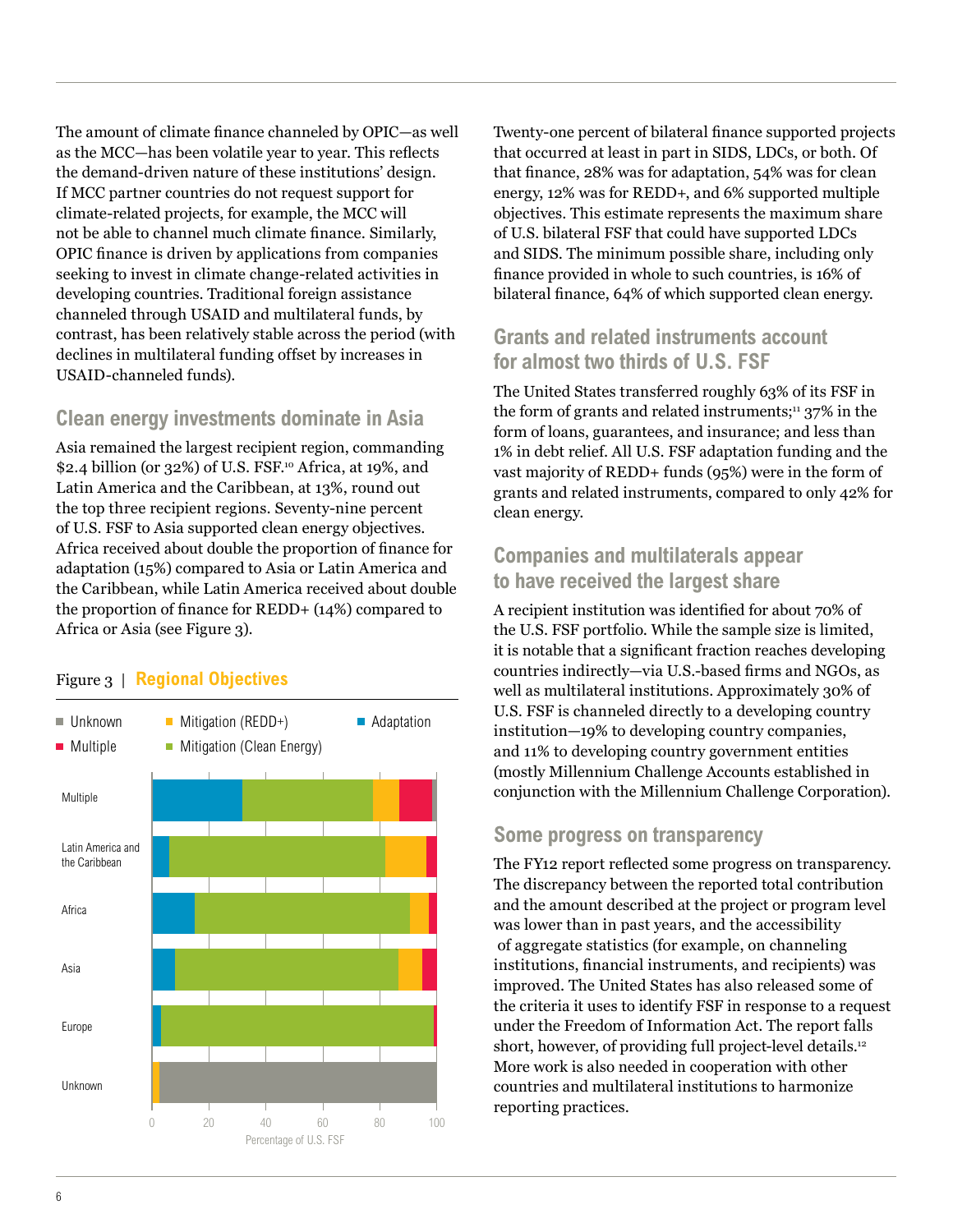# **Looking Ahead**

Over the next decade, public climate finance provided by developed countries will continue to play a critical role in catalyzing global action on climate change, and will remain a priority as efforts accelerate to finalize a new global framework for climate action in 2015. While still two years away, this deadline will grow in importance as it approaches. Although governments are increasingly emphasizing private investment in climate finance discussions, public finance will still serve as an important tool in directing private flows and marshaling support for underfunded and under-provisioned needs. Furthermore, public finance delivered in keeping with the principles of the UNFCCC will foster trust and participation in collective action on climate change.

## **Sustaining and scaling up support**

With overall U.S. official development assistance stagnant at 2010 levels (roughly \$27 billion), and unlikely to increase in the near term in a climate of fiscal austerity, it will not be easy to scale up finance beyond the FSF period to developing countries in ways that effectively reduce climate vulnerability and emissions. Success will likely hinge on a number of factors including:

- $\blacksquare$  Strong leadership from the White House to maintain interest and engagement on climate change from the broad constellation of foreign assistance funders;
- T. A clear narrative and strategy within the State Department, Treasury Department, and White House about how new finance will be mobilized; and
- A strong methodology to demonstrate that scarce п taxpayer resources are delivering low-carbon and climate-resilient development in key sectors and countries, so that legislators and the public have a better appreciation of the value and benefits that their climate finance contribution buys.

## **Mainstreaming climate change into foreign assistance**

Making foreign assistance climate-compatible will be one essential component in ensuring adequate support, although it does not diminish the need to scale up finance to meet the new needs presented by climate change. The United States' approach to FSF reflects the centrality of mainstreaming: large portions of its adaptation finance pay for enhancing food and water security—neither of which is vulnerable exclusively as a consequence of climate change.13 Mainstreaming, however, complicates

the process of climate finance monitoring and accounting. How does one quantify adaptation assistance when, on the one hand, at its core it is development, but on the other it is quantified and tallied to assess contributions to international climate commitments? As we enter the period beyond FSF, the United States should continue to work with nations, development finance institutions, scholars, and practitioners to make progress on this issue and converge around a sensible solution.

## **Enhance and harmonize climate finance monitoring**

The need to improve climate finance monitoring will remain beyond the fast-start period. Parties to the UNFCCC took a step in the right direction in 2012 when they adopted a common tabular format for reporting climate finance.14 While this format enhances and standardizes requirements for aggregated finance data, it does not obviate the need for a disaggregated list of projects and programs to support verification of aggregate figures; improve coordination between contributors, recipients, and other stakeholders; and promote accountability among both contributors and recipients.

As such, we suggest that the U.S. publish annually a complete list of projects and programs that specifies insofar as data availability and confidentiality constraints permit—the major objective(s), channeling institution, financial instrument, beneficiary country/region, recipient institution, and disbursement status for each project or program. Second, to further enhance transparency, the United States should also include climate finance markers by pillar—in addition to reporting directly appropriated climate funds—across categories on the Foreign Assistance Dashboard, which provides a view of U.S. government foreign assistance funds and enables tracking across years and priorities. Third, the United States should ensure consistent reporting to the Organization for Economic Co-operation and Development (OECD) Development Assistance Committee (DAC) by tagging relevant climate finance projects with the appropriate DAC Rio Marker and using consistent project titles between the two reporting systems. Finally, the United States should continue to work in collaboration with other countries, multilateral institutions, and aid transparency initiatives to strengthen and harmonize bilateral and multilateral reporting on climate finance.